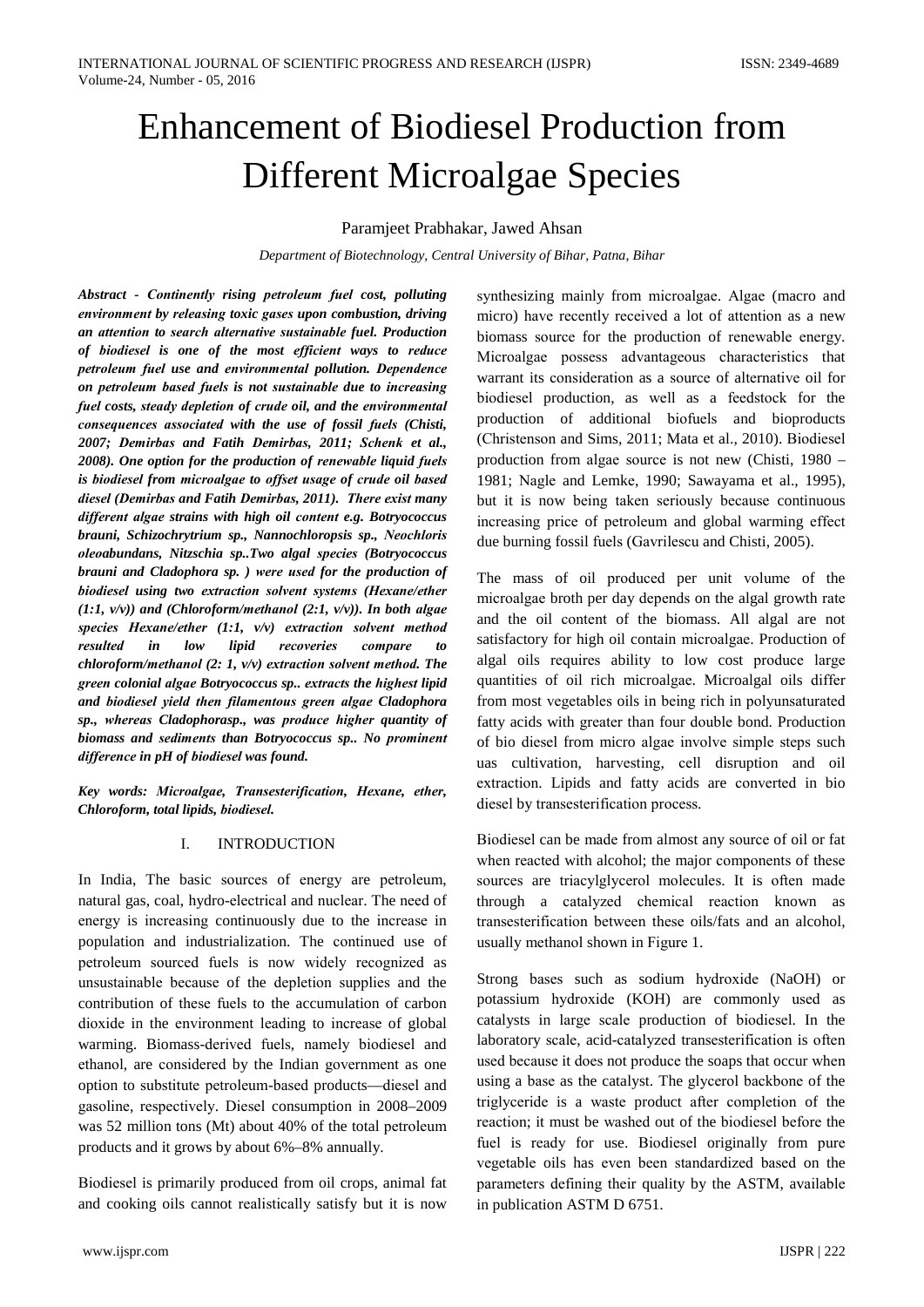

Figure 1: Transesterification reaction to produce biodiesel

#### Π. **MATERIALS & METHODS**

The experiment was conducted in the Biotechnology laboratory at Dept. of Biotechnology, Central University of Bihar, Patna, Bihar. The work was designed to isolation and identification of pure algae culture, isolation of lipid content for biodiesel production, effect of two different method for lipid isolation. The algal samples were collected from Sanjay Gandhi Botanic Garden and NMCH pond Patna. The cultures were grown in a thermostatically controlled culture room at 24±20C. Modified Bold's basal medium (Bischoff and Bold, 1963) for Cladophora sp. and Chu 13 medium for Botryococcus brauni were used for providing the optimal nutritional requirements for all the cultures. The cultures were regularly sub-cultured to get sufficient amount of culture, required for various analyses.

Equipment and Chemicals: The some equipment and chemicals is used in the lipids extraction and biodiesel production procedure. Those are Mortar and pestle, Centrifugal Device, test tube, regent bottle (500 ml), conical tubes (100 ml, 250 ml, 500 ml and 1000ml), pure hexane, chloroform, ethanol, ether, acetone, and methanol were provide by Central University of Bihar, and distilled before use.

Preparation of pure culture of Algae : The collected sample cultured on petri-dishes in modified Bold's basal medium (Bischoff and Bold, 1963) and Chu 13 medium (Largeau et al. 1980) with 1.5 gm agar. For the isolation, the required species can be picked up by platinum needle under microscope after serial dilution method and streaked on the surface of the agar plate. After inoculation, these petridishes placed in an incubation chamber for 7 -8 days at constant temperature  $(24\pm2^0C)$  and 16/8 light/dark cycles under normal tube light. Grown algae species colony transferred to culture tubes by platinum loop. Further it transferred into small conical flasks then larger flasks for mass scale algae grown. After 25 days of each microalgae species was harvested by centrifugation @3000 rpm ad pellets dried at 60°C for 15 min before extraction.

Extraction of oil contain from algae: Extraction of oil was carried out using two extraction solvent systems to

compare the oil content in each case and select the most suitable solvent system for the highest biodiesel vield.

Chloroform /methanol  $(2:1, v/v)$  method (Bligh and Dayer  $(1959)$ : 15 g of each ground dried algal species was mixed with 150 ml of the extraction solvent mixture; chloroform/methanol  $(2.1, v/v)$  for 20 min by the help of shaker. After that added  $75$  ml of chloroform/water  $(1:1]$ .  $v/v$ ) mixture for 10 min. Filtered and the algal residue was extract three to five times by 100 ml chloroform followed by filtration by whatmann filter paper.

Hexane/ether (1:1, v/v) method (Hossain and Salleh  $(2008)$ : 15 g of each ground dried algal species was mixed with 150 ml of the extraction solvent mixture, hexane/ether (150 ml, 1:1,  $v/v$ ). Kept the sample for 24 hrs to settled. After that, filtered the sample with help of whatmann filter paper.

Transesterification and biodiesel production: The extracted oil was kept in rotary evaporator at 40-45°C to release the solvent mixture solutions. Then, the oil produced from each algal species was mixed with a mixture of catalyst  $(0.25g$  NaOH and 24 ml methanol) with stirring properly for 20 min. This process called transesterification. The Mixture was kept for 3hrs in electric shaker at 3000 rpm. (National Biodiesel Board, 2002). After shaking the solution was kept for 16 hours to settle the biodiesel and the sediment layers clearly. The biodiesel layer was separated from sedimentation by micropipettes carefully. Biodiesel was washed by 5% water many times until it becomes clear then Biodiesel was kept under the running fan for 12 hours. The produced biodiesel was measured, ph was recorded and stored for analysis. Quantity of sediments (glycerin, pigments, etc) was measured.

## Oil content:

Oil percent of algae(per gram of dry mass) = (weight by difference in algae/original weight of Algae)  $X$  100.

## Analysis of fatty acids in the produced biodiesel:

Ideally, there will be two distinct layers: an amber biodiesel layer on top and a darker glycerol layer on the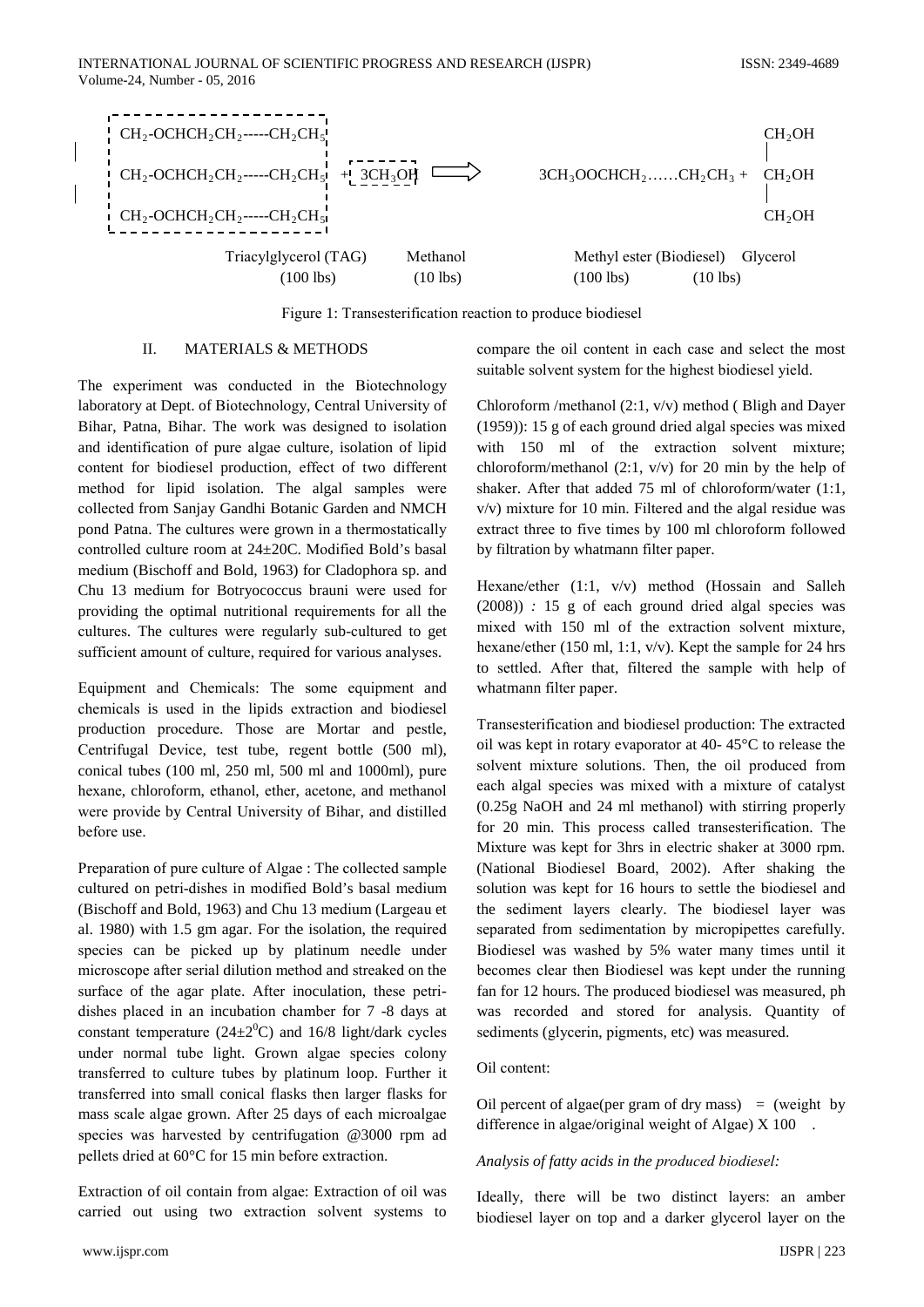bottom. Sometimes, there will be a third or fourth layer between the glycerol and the biodiesel. These layers are soap from too much catalyst or water and often appear milky or yellowish. pH of unwashed biodiesel around 9 and washed biodiesel will be closer to 7.

## III. **RESULTS AND DISCUSSION**

After the preparation of pure algae culture were by serial dilution fallowed by plating only two types on algae are grow in our laboratory. On the microscopic observations bases these algae are Botryococcus brauni and Cladophora sp... These algae were identified microscopic examination but morphological heterogeneity of the alga makes the identification difficult. Botryococcus sp. is a green colonial microalgae which produces high levels of lipids. The sizes of these colonies have a wide range with volume average diameters ranging from 0.05-0.2 mm (Zhang et al. 1998). Komárek and Marvan (1992) proposed the existence of at least 13 species of Botryococcus on the basis of morphological differences by omitting the chemical

analyses. Metzger and Largeau (2005) reported that, within in each chemical race and for the same strain the morphology of the alga could vary in relation to age and culture conditions. Cladophora is reticulated filamentous green algae, grows as microscopic thin, hair-like threads. It has multinucleated cells containing oval shaped reticulated, pyrenoid-packed chloroplasts.

Results showed the lipid amounts extracted from algal species by the two extraction methods described in the table 1. The alga has a relatively simple fatty acid profile with myristic acid  $(C14:0)$ , palmitic acid  $(C16:0)$ , docosapentaenoic acid (C22:5), and docosahexaenoic acid (C22:6) being the major fatty acids (Pyle, Garcia et al. 2008). When the culture at stationary phase, the green colonial algae Botryococcus sp. produced  $52\pm1$  % lipid when extracted using chloroform/ methanol  $(2:1, v/v)$ , but only  $21\pm1$  % by hexane/ ether (1:1, v/v) system. The filamentous green algae Cladophora sp.. produced 9±1 % lipid on chloroform/ methanol (2:1,  $v/v$ ), but only 4 $\pm$ 1 % by hexane/ ether  $(1:1, v/v)$  system.

Table 1: lipid percentage (dry wet) produced by algae using hexane/ether(1:1 v/v) and chloroform/methanol (2:1 v/v) extraction method.

| Algae species    | Dry weight<br>Chloroform/Methanol<br>(2:1, v/v)<br>(g) |          | Lipid % | Hexane/Ether<br>(1:1, v/v) | Lipid % |
|------------------|--------------------------------------------------------|----------|---------|----------------------------|---------|
| Botryococcus sp. | .5 g                                                   | $7.92$ g | 52.8    | 3.2 g                      | 21.33   |
| Cladophora sp    | 15 g                                                   | 1.4 g    | 9.33    | $0.63$ g                   | 4.20    |

The obtained results illustrated in tables 1 revealed that the solvent mixture hexane/ether was not suitable system for lipid because hexane/ether solvents were unable to extract polar lipids. hexane/ether method only extract non polar lipid molecules. In the table 2., shown that The *Botryococcus sp.* (4.89 g)  $24\pm1$  % produce more biodiesel yield then *Cladophora* sp., (3.34 g) 15.6±1. Berglund et al. (2001) reported that both the quantity and quality of lipids produced will vary with the identity of the algal species. Overall, approximately 45 % of the transesterifiable lipids within the algal biomass were isolated for conversion to biodiesel. The fatty acid proportion in algal cell varied and depended on growth conditions (Cohen, 1988; Thompson et al., 1990) e.g. environmental or culturing parameters

such as light intensity, growth phase, photoperiod, temperature, salinity, CO2 concentration, nitrogen and phosphorous concentration (Wu et al., 2011).

The biodiesel esters were characterized for their physical and fuel properties including density, viscosity, iodine value, acid value, cloud value, pure point, gross heat of combustion and volatility and fuel produces slightly lower power and torque, and higher fuel consumption than No.2 diesel fuel (Demirbas, 2008). Biodiesel is better than diesel fuel in terms of sulfur content, flash point, aromatic content and biodegradability (Bala, 2006). Biomass after oil extraction may be used for livestock, ethanol production and also in paper making.

| Algae species    | Dry weight<br>(g) | Lipid    | Biodiesel yield | Biodiesel yield<br>$\%$ | Biomass $(g)$ | pH         |
|------------------|-------------------|----------|-----------------|-------------------------|---------------|------------|
| Botryococcus sp. | 15g               | $7.92$ g | $3.62$ g        | 24.13 %                 | 10.11 g       | 7.1        |
| Cladophora sp.   | 15 g              | 5.34 g   | 2.34 g          | 15.6 %                  | 11.8 g        | 7.3<br>ے ، |